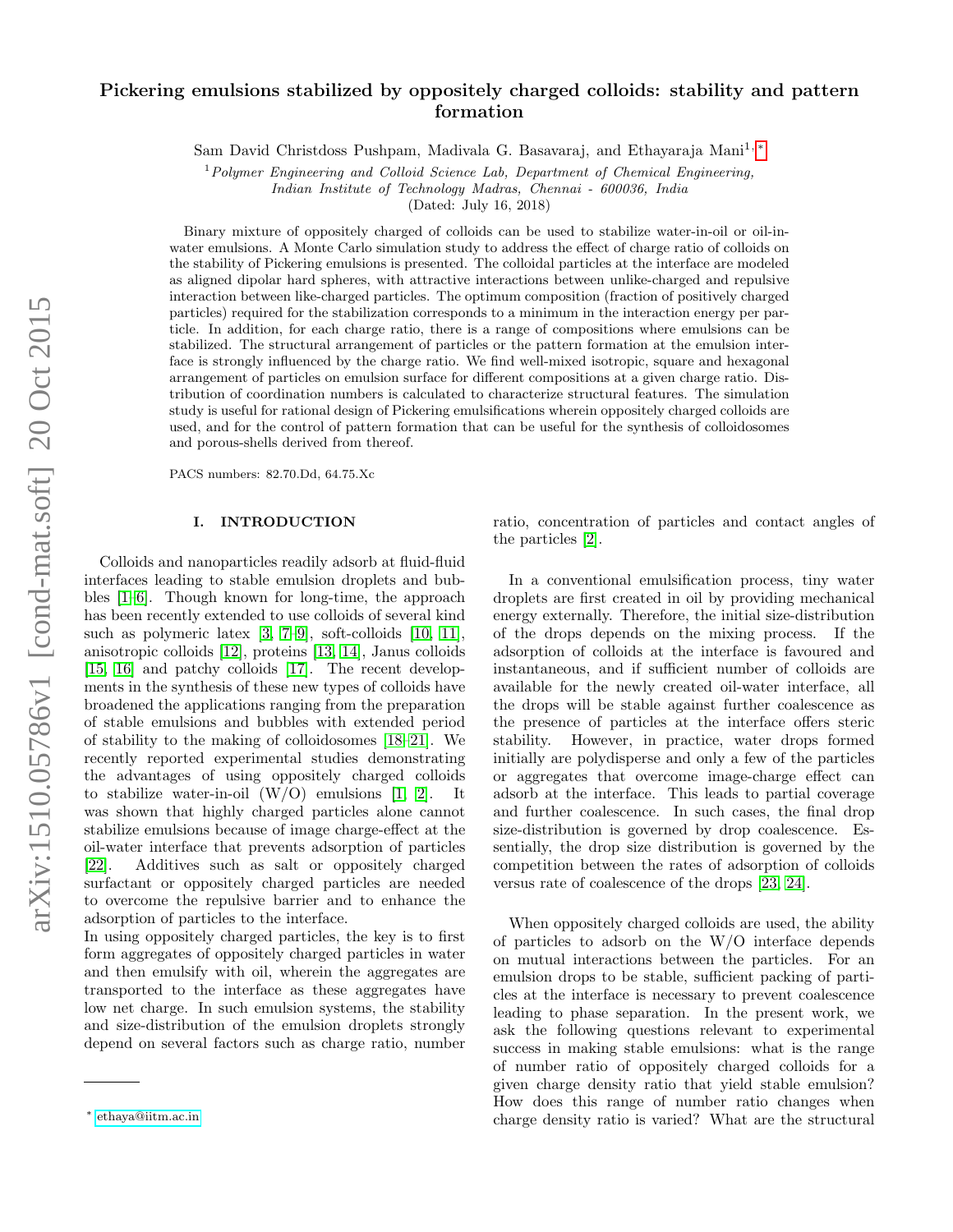features of particles assembled at emulsion surface? To answer these questions, we consider an isolated emulsion droplet with a particle coverage of 74%, and calculate the minimum energy per particle for a given number ratio and charge ratio using Monte Carlo simulations. In this approach, one can avoid the detailed kinetic mechanisms of adsorption of particles to the interface, which are limited by diffusion and adsorption kinetics. Thereby, we link stability of emulsions to inter-particle interactions, as the later can be tuned experimentally.

Another avenue for the importance of Pickering emulsion is that they have been increasingly used as a template for the synthesis of colloidosomes. With a binary mixture of particles as in the present case, such emulsion drops can be used to make colloidosomes with multifunctionality. Further, by selective removal of one of the types of particles, pores of selective size can be made, leading to application in controlled drug delivery using colloids. Such porous colloidosomes have potential use in size and shape selective transport. To this end, it is imperative to study the structural pattering of oppositely charged particles on emulsion surface and how it is influenced by charge ratio and number ratio. We address these aspects from our simulations. Structural features on colloidosomes stabilized by polarizable hard spheres were shown to be dependent of particle density [\[25\]](#page-6-5). On flat two dimensional interfaces consisting of oppositely charged surfactant species, the structural transition from lamellae to hexagonal ordering has been reported [\[26,](#page-6-6) [27\]](#page-6-7). Rich phase behaviour of binary mixtures of uncharged particles with different size ratios and compositions to study random metal alloys and metallic glasses have been reported [\[28–](#page-6-8)[33\]](#page-6-9). Binary mixtures of like-charged colloids [\[34\]](#page-6-10) and dipolar colloids [\[35\]](#page-6-11) have been shown to exhibit diverse variety of crystalline phases in two-dimensions at zero temperature. The role of inter-particle interactions on the stability of colloidosomes has been studied for colloids with competing interactions [\[36\]](#page-6-12). In this context, our work addresses the role of inter-particle interactions on the pattern formation of oppositely charged colloids at emulsion surfaces. These results can be of use in screening emulsions that mimic the target structure of desired colloidosomes.

## II. MODEL AND SIMULATION

#### A. Effective interaction

In the formulation of the problem, an isolated waterin-oil emulsion droplet of radius R with a total of  $N_t$ number of oppositely charged colloids adsorbed on its surface is considered. The role of water, oil and oil-water interface is considered via an effective interaction potential between oppositely charged colloids at the interface. It is known that charged particles at the interface behave like dipoles because of the asymmetric distribution



<span id="page-1-0"></span>FIG. 1. (Colour online) A schematic of oppositely charged colloids at the water-in-oil emulsion drop interface.

of charges across the interface [\[37–](#page-6-13)[40\]](#page-6-14). The chargeable groups on the part of the particle immersed dissociate. Due to this charge asymmetry about the oil-water interface, the particle acts as an electric dipole (see Fig[.1\)](#page-1-0). As the system consists of oppositely charged colloids, there are attractive dipolar interactions between unlikecharged colloids and repulsion between like-charged colloids. The strength of interactions depend on the charge density, dielectric constant of water and Debye screening length. We use the pair potential of the form that depend on the relative orientation of the dipoles as

<span id="page-1-1"></span>
$$
U(r_{ij}) = \begin{cases} \infty, & \text{if } r_{ij} < \sigma\\ \frac{p_i \cdot p_j - 3(\hat{r}_{ij} \cdot p_i)(\hat{r}_{ij} \cdot p_j)}{4\pi\epsilon\epsilon_0 r_{ij}^3}, & \text{otherwise} \end{cases}
$$
 (1)

where  $p_i$  and  $p_j$  are the electric dipole moment of particles i and j, respectively,  $\epsilon$  is the dielectric constant of water (where particles were initially present),  $\epsilon_0$  is the permittivity of vacuum,  $r_{ij}$  is the inter-particle separation distance, and  $\hat{r}_{ij}$  is the unit vector along the vector connecting the two particles. For  $r_{ij} < \sigma$ , diameter of the particle, we use hard-sphere potential. The dipole moments can be related to the number of charges as  $p_i = z_i q_i e \hat{u}_i/\kappa$  [\[37\]](#page-6-13). The parameter  $1/\kappa$  is Debye screening length,  $e$  is elementary charge,  $q_i$  is the number of charges per particle,  $z_i$  is the sign of the charge  $(z_i = -1)$ for negatively charged particles and  $z_j = +1$  for positively charged particles), and  $\hat{u}_i$  is the unit vector in the direction of the dipole moment of particle i. It is the outward unit normal drawn from the center of mass of particle i. All the particles are constrained such that the center of mass of particles lies on the spherical surface. Eq. [\(1\)](#page-1-1) can now be written as

$$
U(r_{ij}) = \frac{z_i z_j q_i q_j e^2 [\hat{u}_i \cdot \hat{u}_j - 3(\hat{n} \cdot \hat{u}_i)(\hat{n} \cdot \hat{u}_j)]}{4\pi \epsilon \epsilon_0 \kappa^2 r_{ij}^3}
$$
(2)

In the simulation, energy is scaled in the units of  $k_BT$  $(k_B)$  is Boltzmann constant and T is temperature), and length is scaled by  $\sigma$ . The scaled potential then becomes

<span id="page-1-2"></span>
$$
\bar{U}(\bar{r}_{ij}) = \frac{Az_iz_jq_iq_je^2[\hat{u}_i.\hat{u}_j - 3(\hat{n}.\hat{u}_i)(\hat{n}.\hat{u}_j)]}{\bar{r}_{ij}^3} \tag{3}
$$

where the prefactor A is defined as

<span id="page-1-3"></span>
$$
A = \frac{\lambda_B}{\bar{\kappa}^2 \sigma} \tag{4}
$$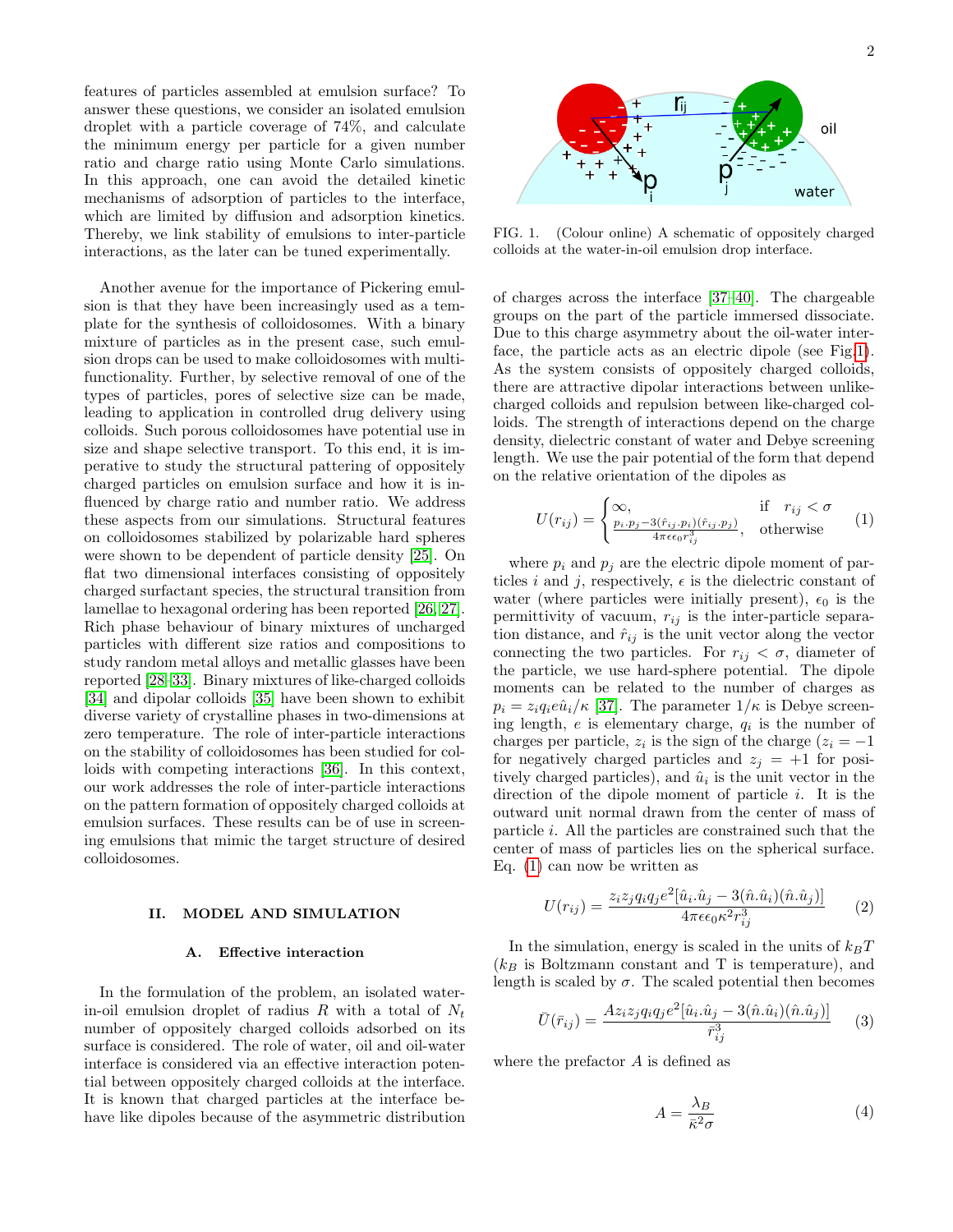The parameter  $\lambda_B$ , Bjerrum length, is defined as

$$
\lambda_B = \frac{e^2}{4\pi\epsilon\epsilon_0 k_B T} \tag{5}
$$

Debye screening length,  $\kappa^{-1}$  is defined as,

$$
\kappa^{-1} = \sqrt{\frac{\epsilon \epsilon_0 k_B T}{2N_A e^2 I}}\tag{6}
$$

In this equation,  $N_A$  is the Avogadro number and I is the ionic strength due to counterions released to water depending upon the number ratio of oppositely charged particles. Note that the value of the prefactor A changes with Debye screening length, which in turn changes as the composition of charged colloids is varied. To generate initial positions (coordinates) of the colloids on a spherical surface, we create  $N_t$  particles with diameter of unity on a spherical surface of radius  $\bar{R}$  using icosadelta-hedral configuration [\[41\]](#page-6-15). Of the total  $N_t$  particles,  $N_+$ number of positively charged and N<sub>−</sub> number of negatively charged colloids of equal size. They are randomly positioned on the surface of the sphere. We fix  $N_t =$ 1092 particles and study total area coverage  $(\phi)$  of 74% corresponding to the radius of the sphere  $(R)$  of 9.6 (assuming the particles at the oil-water interface makes a contact angle of 90 $^{\circ}$ ).  $N_t$ ,  $\overline{R}$ , and  $\phi$  are related by the geometric relation

$$
\phi = \frac{N_t a}{S} = \frac{N_t}{16\bar{R}^2} \tag{7}
$$

where a is the cross sectional area of the particles at the interface and S is the surface area of emulsion drop.

#### B. Monte Carlo simulation

In the Monte Carlo simulation, a particle is randomly chosen and moved with a constraint that it remain on the spherical surface after the move. This step mimics the motion of colloids at the water-oil interface. The total interaction energy, defined as the sum of all pair-wise interactions, is calculated before  $(E<sub>o</sub>)$  and after the move  $(E_n)$ . Because the potential is long-ranged [Eq. [\(3\)](#page-1-2)], in calculating total energy, each particle interacts with all the other particles. If  $E_n < E_o$ , the new position is accepted and continued, otherwise the new position is accepted with a probability of  $e^{-(E_n-E_o)/k_BT}$ . The simulation is continued until the total energy converges to equilibrium value. To speed up the equilibration of the system, we also perform swap moves along with local moves using long-range Kawasaki exchange method [\[42\]](#page-6-16), wherein two particles are randomly chosen and their positions are interchanged. The exchange is accepted with a probability:

$$
P = \frac{e^{-(\Delta E/k_B T)}}{1 + e^{-(\Delta E/k_B T)}}
$$
(8)

Swap moves are done only during equilibration cycle with a probability of 0.1.

Constant number-volume-temperature (NVT) MC simulation is carried out for 21 different charge ratios in the range of 1 to 5 with an interval of 0.2. Charge ratio is defined as  $R_c = q_{-}/q_{+}$ .  $q_{+}$  is fixed at 2000.  $q_{-}$  is varied according to the charge ratio. Table 1 shows the values of parameter A for different compositions ratios at  $R_c = 1$ . Similarly the parameter A is calculated for other charge ratios from Eq. [\(4\)](#page-1-3). Composition of the particles on the spherical surface is expressed as the number fraction  $\phi_+ = N_+/(N_+ + N_-)$ . Compositions in the range of 15 - 98% are studied for each of the charge ratio. The simulation box size is kept at  $40\sigma$ . Interaction between emulsion drops is neglected. The simulation was carried out for 2 million MC cycles for equilibration and another 2 million MC cycles to sample averages. After reaching equilibration, the structural arrangement of particles on the surface is characterized by calculating coordination number distributions.

TABLE I. Parameters used in the simulation. Non-dimensional parameter A is obtained from Eq. [\(4\)](#page-1-3) with  $\lambda_B$  $= 0.702$  nm,  $\sigma = 1 \mu m$ ,  $q_+ = 2000$ . The values are given for  $R_c=1$ 

|      | $A \times 10$ |
|------|---------------|
| 0.45 | 0.98          |
| 0.50 | 1.02          |
| 0.55 | 1.05          |
| 0.6  | 1.09          |
| 0.65 | 1.13          |
| 0.70 | 1.17          |
| 0.75 | 1.22          |

#### <span id="page-2-0"></span>C. Stability criterion

Interfacial tension and bending modulus of the particle-coated interface are important parameters in the stability of emulsions. However, in some cases, the selfenergy of the interface due to inter-particle interactions can be used as a criterion to define stability. Emulsion drops destabilize and lead to phase separation because of coalescence. Pickering emulsion drops are usually stable against coalescence because, as they come rather close to each other, the particles at the interface offer steric hindrance [\[43\]](#page-6-17). There are studies which showed that poorly covered emulsions are also stable against coalescence [\[44\]](#page-6-18). There seems to be a range of coverage depending upon the type of emulsion, type of particles and their interactions that corresponds to stable emulsions. We fix a coverage of 74% in our studies. Once we fix the required particle coverage, then the question of stability is whether such a coverage is thermodynamically feasible or not. To this end, we can write free energy change due to adsorp-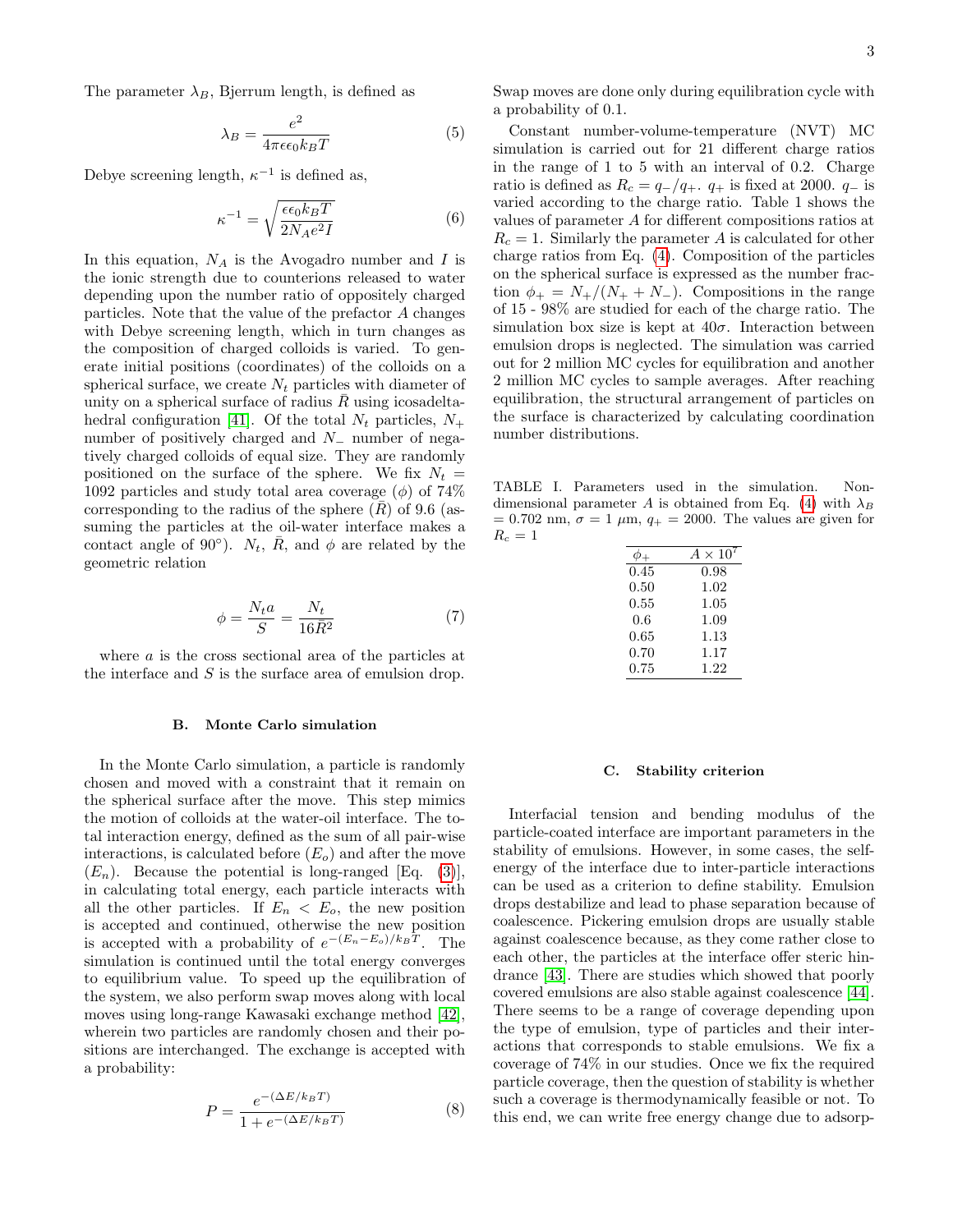

<span id="page-3-1"></span>FIG. 2. (Colour online) Energy per particle as a function of fraction of  $\phi_+$  for different ratios of charge density.

tion as

<span id="page-3-0"></span>
$$
\Delta f = \frac{2\phi S}{N_t} (\gamma_{pw} + \gamma_{po} - \gamma_{ow}) + e_s \tag{9}
$$

Here,  $\Delta f$  is the Helmholtz free energy per particle in the units of  $k_BT$ ,  $\gamma$  is the interfacial tension, with suffix p, o and w denoting particle, oil and water, respectively. The term  $e_s$  refers to self-energy of the interface per particle due to inter-particle interactions. In our simulations, we have taken the contact angle of particles as  $90^\circ$ . From Young-Dupré equation, this means  $\gamma_{pw} = \gamma_{po}$ . Hence for  $\theta = 90^{\circ}$  and  $\gamma_{pw} + \gamma_{po} = \gamma_{ow}$ , Eq. [\(9\)](#page-3-0) becomes as:

$$
\Delta f = e_s \tag{10}
$$

Note that we have neglected the entropy of mixing of particles as it gives a negative contribution in the free energy (discussed later) and that we set an upper bound for stability criterion. Therefore, if the free energy is negative, it is thermodynamically favorable to pack oppositely charged particles at the interface leading to steric stabilization of emulsion drops. In the special case considered here, the interfacial energy change due to adsorption of particle is zero. Therefore, the sign of the interaction energy due to inter-particle interaction then becomes the important factor in determining stability. To be precise, we are considering here a conditional stability because of an imposed particle coverage and contact angle.

### III. RESULTS AND DISCUSSION

#### A. Emulsion stability

We consider emulsion drops with particle-coverage of 74%, and calculate the energy per particle at equilibrium for several number fractions of oppositely charged

particles. Fig. [2](#page-3-1) shows the energy per particle as a function of composition for several charge ratios  $(R_c)$  at equilibrium. The energy per particle varies steeply with composition as the charge ratio increases from 2 to 5. We see that for every charge ratio, there is a minimum in the energy per particle, leading to an optimum composition. Optimum composition can be correlated to the most stable state of the emulsion drop, leading to better stability. Optimum composition shifts to higher compositions as the charge ratio increases. This is because as the charge ratio is increased, more number of positively charged particles is required to minimize the energy. If an emulsion drop should be stable, then the energy per particle should be zero or negative at a given coverage. According to this definition of stability, we can find that the curves given in Fig. [2](#page-3-1) dictates a range of compositions where emulsions will be stable. This stability region is demarked in Fig. [3](#page-4-0) as the stability diagram. The region between the two connected lines corresponds to stable emulsions.

From experimental data, it was found that the stable region for decane/water emulsions stabilized by a mixture of oppositely but equally charged  $0.5 \mu m$  polystyrene particles ranges from 0.3 - 0.7 [\[2\]](#page-5-13). The simulations shows this range to be 0.34 - 0.66 with a corresponding charge ratio of 1. Despite the model and stability criterion used in our simulations are simplified, the comparison of simulation data with experiments is in reasonable agreement. Note that in our simulations we have considered contact angle of particles as 90◦ , and the present simulation results are valid for both o/w and w/o emulsion types. Outside the stable region, it is unlikely that an emulsion would be stable because in these cases energy per particle becomes positive. Therefore, the limit on stability in terms of charge ratio can be useful for rational design of emulsion stabilized by oppositely charged colloids.

To verify if entropy of mixing affects the value of optimum composition, we calculate entropy from

<span id="page-3-3"></span>
$$
S = k_B ln \Omega \tag{11}
$$

where  $\Omega$  is the total number of configurations obtained by mixing  $N_+$  positive colloids and  $N_-$  negative colloids. Assuming full coverage of the emulsion surface (i.e 90.6%, although simulations corresponds to a maximum coverage of 74%), we find that

<span id="page-3-2"></span>
$$
\Omega = \frac{N!}{N_+! N_-!}
$$
\n(12)

Using Stirling's approximation  $[ln(x)] \approx xln(x) - x$  in  $Eq.(12)$  $Eq.(12)$  and substituting in Eq. $(11)$ , entropy per particle becomes

$$
s(\phi_+) = -k_B \phi_+ \ln \phi_+ - k_B (1 - \phi_+) \ln (1 - \phi_+) \tag{13}
$$

Since the actual coverage of particles is 74%, the excess area available for particles contribute to entropy as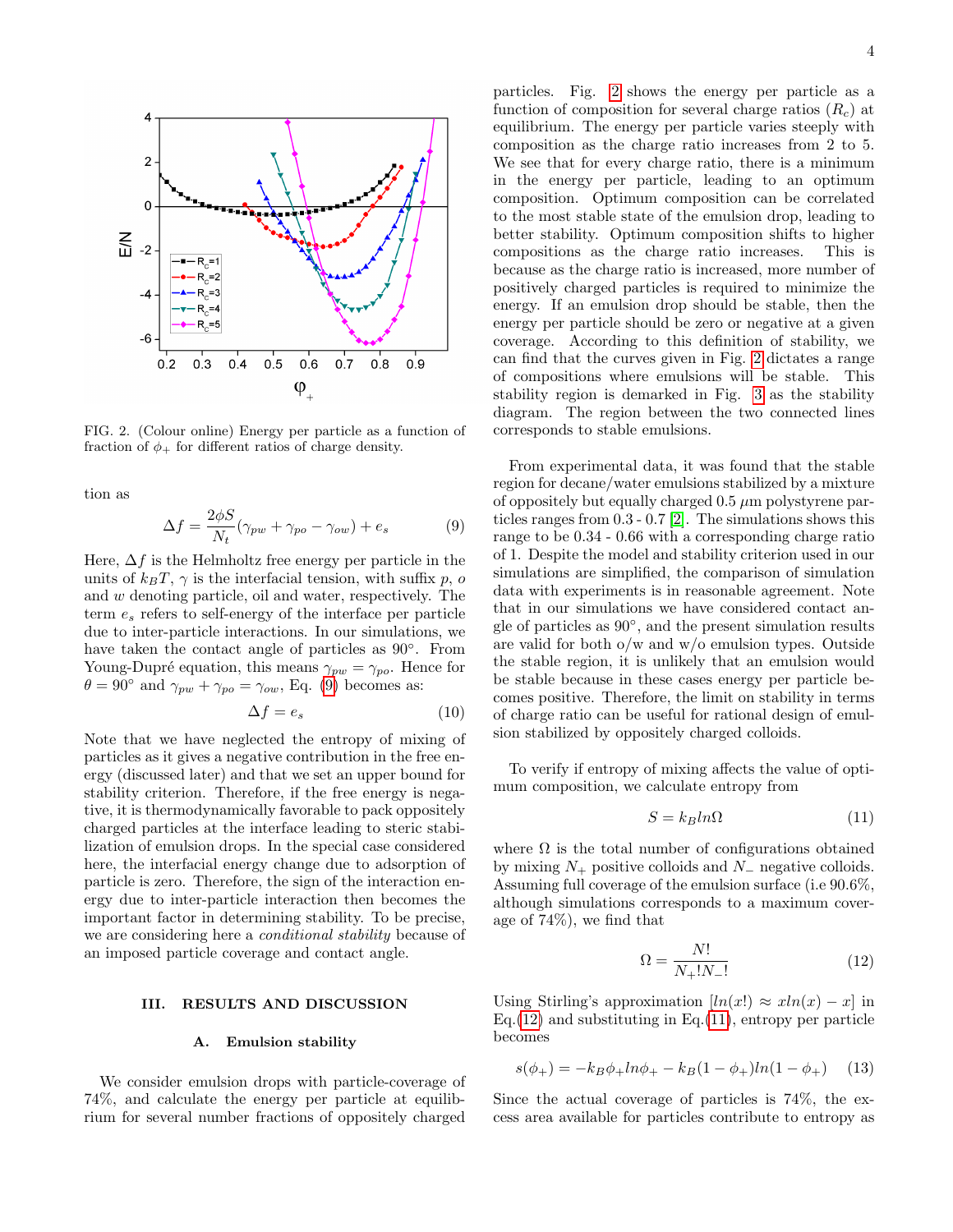

<span id="page-4-0"></span>FIG. 3. (Colour online) Stability diagram of emulsions stabilized by oppositely charged particles based on energy per particle. The connected lines are the boundaries at which energy per particle changes its sign. The markers denote different structural patterns.

 $k_Bln(0.906S/0.74S)$ , hence the entropy of mixing is given by:

$$
s(\phi_+) = -k_B[\phi_+ \ln \phi_+ + (1 - \phi_+) \ln (1 - \phi_+) - \ln (0.906/0.74)]
$$
\n(14)

Then Helmholtz free energy per particle is given by:

$$
f(\phi_+) = u(\phi_+) - Ts(\phi_+) \tag{15}
$$

Note that the change of interfacial energy due to particle adsorption is considered to be zero as discussed earlier in Section [II C](#page-2-0)

As shown in Fig. [4,](#page-4-1) the effect of mixing entropy is negligible compared to interaction energy in determining the optimum composition for a given charge ratio of colloids. The optimum composition is primarily influenced by dipolar interaction energy. However, the range of stability is slightly affected by entropic contributions. This additional entropic part slightly increases the window of stability.

## B. Patterning of oppositely charged colloids at the interface

For the imposed coverage, the binary mixture of particles exhibit interesting patterns on the surface of emulsion drop as a function of composition. We classify these patterns into three distinct classes i) isotropic, ii) square and iii) hexagonal patterns. In Fig. [3,](#page-4-0) these patterns are marked for different charge ratios. A snapshot of these phases are shown in Fig. [5](#page-4-2) for  $R_c = 3$ . For  $R_c = 1$ , the particles are in completely mixed state, which we call as isotropic phase due to the absence of



<span id="page-4-1"></span>FIG. 4. (Colour online) Energy (filled markers) and free energy (open markers) per particle as a function of composition  $\phi_+$  of for different charge ratio.



<span id="page-4-2"></span>FIG. 5. (Colour online) Pattern formation on emulsion surface for  $R_c = 3$ : a) square patterning for  $\phi_+ = 0.52$ , b) hexagonal patterning for  $\phi_+ = 0.64$  and c) isotropic phase for  $\phi_+$  $= 0.82.$ 

any structural order in the arrangement of particles. For  $R_c > 1$ , however, we find that all three phases exist. In the square phase, each particle is surrounded by four other type of particles. In the hexagonal phase, minority particles (negatively charged) assemble themselves in a hexagonal lattice, and surrounded by nearly six positively charged particles. If we consider only the stable region, for  $R_c = 1$ , all configurations are in isotropic phase. For  $2 \geq R_c \leq 4$ , all the three phases are attainable and for  $R_c = 5$ , only hexagonal and isotropic phases are attainable. Between the ordered phases, and between ordered and isotropic phases, there are transition phases. For instance, in the transition phase between square and hexagonal phases, both phases coexist on the emulsion surface. Due to the curvature of the interface, the two-dimensional crystal lattices develop many defects and grain boundaries. These imperfections can be minimized if we consider higher coverages close to close-packing limit.

Fig. [6](#page-5-14) shows the number of positively charged particles distributed around a negatively charged particle.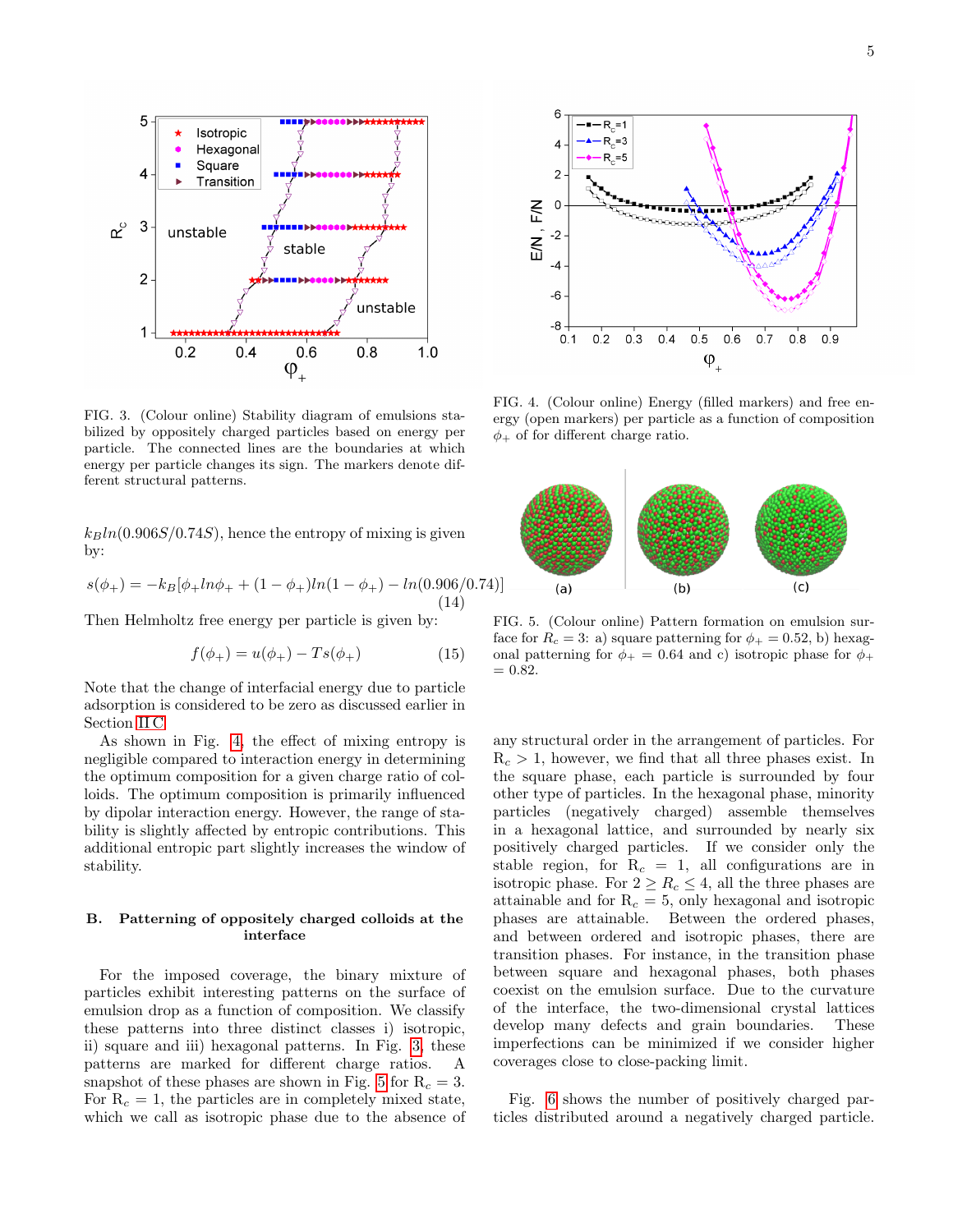

<span id="page-5-14"></span>FIG. 6. (Colour online) Neighbor distribution at optimum compositions for several charge ratios. The compositions correspond to 0.5, 0.64, 0.68, 0.74 and 0.76 for  $R_c$  from 1 to 5, respectively.

This data corresponds to the optimum composition for each charge ratio (see Fig. [2\)](#page-3-1). The average number of neighbors increases from 3.5 to 5.7 as charge ratio is increased from 1 to 5, although all the simulations correspond to the same coverage. For charge ratio of 3 - 5, the peak at  $Z = 6$  clearly indicates that the particles self-assembly into a hexagonal order. Therefore, for the synthesis of colloidosomes with square or hexagonal pattern, emulsions can be prepared by choosing the right set of experimental conditions (charge ratio and composition) from Fig. [3.](#page-4-0) Note that colloidosome with square lattice can not be made with single type particles, and the use of oppositely charged colloids opens up this possibility.

## IV. CONCLUSION

Use of oppositely charged colloids offers various possibilities to stabilize water in oil or oil in water emulsions by means of controlling the charge ratio and number of particles on their surfaces. From Monte Carlo simulations, we trace a range of composition of particle mixture to stabilize emulsion, and report optimum composition corresponding to most stable state. We find that the charge ratio is an important parameter that controls emulsion stability. Additionally, it is seen that the spatial distribution (patterns) of colloids on the emulsion surface can be modulated with charge density ratio. The simulation study can help experimentalist to design optimum parameters to stabilize emulsions. Further, our approach can in principle be extended to several studies that have shown unusual role of charged colloids at interfaces such as two-dimensional alloys [\[39\]](#page-6-19), colloidal gels [\[45\]](#page-6-20), bridging or bilayer formation at interfaces [\[46\]](#page-6-21). When pickering emulsion stabilized by oppositely charged particles are used to synthesize colloidosomes, then the crystalline phases exhibited at the interface can be used for systematic functionalization and for creating ordered pores.

## ACKNOWLEDGMENTS

The authors thank Prof. Harmut Löwen, Prof. Holger Stark and Dr. Adam Law for stimulating discussion. Virgo High-Performance Computing Facility (HPC) at IIT-Madras is acknowledged for the computational resources. EM acknowledges Department of Science and Technology (DST), India for financial support through research grant SR/S3/CE/055/2012.

- <span id="page-5-0"></span>[1] T. Nallamilli, E. Mani, and M. G. Basavaraj, [Langmuir](http://dx.doi.org/10.1021/la501785y) 30[, 9336 \(2014\).](http://dx.doi.org/10.1021/la501785y)
- <span id="page-5-13"></span>[2] T. Nallamilli, B. P. Binks, E. Mani, and M. G. Basavaraj, Langmuir 31, 11200 (2015).
- <span id="page-5-2"></span>[3] J. I. Amalvy, G.-F. Unali, Y. Li, S. Granger-Bevan, S. P. Armes, B. P. Binks, J. A. Rodrigues, and C. P. Whitby, Langmuir 20[, 4345 \(2004\).](http://dx.doi.org/ 10.1021/la035921c)
- [4] Y. Lin, H. Skaff, T. Emrick, A. D. Dinsmore, and T. P. Russell, Science 299[, 226 \(2003\).](http://dx.doi.org/ 10.1126/science.1078616)
- [5] M. E. Leunissen, A. van Blaaderen, A. D. Hollingsworth, M. T. Sullivan, and P. M. Chaikin, [Proceedings of the](http://dx.doi.org/10.1073/pnas.0610589104) [National Academy of Sciences](http://dx.doi.org/10.1073/pnas.0610589104) 104, 2585 (2007).
- <span id="page-5-1"></span>[6] J. Bleibel, A. Domnguez, and M. Oettel, [The European](http://dx.doi.org/10.1140/epjst/e2013-02076-9) [Physical Journal Special Topics](http://dx.doi.org/10.1140/epjst/e2013-02076-9) 222, 3071 (2013).
- <span id="page-5-3"></span>[7] B. P. Binks and S. O. Lumsdon, [Langmuir](http://dx.doi.org/10.1021/la0103822) 17, 4540 [\(2001\).](http://dx.doi.org/10.1021/la0103822)
- [8] T. A. Witten and P. A. Pincus, [Macromolecules](http://dx.doi.org/10.1021/ma00164a009) 19, 2509 [\(1986\).](http://dx.doi.org/10.1021/ma00164a009)
- <span id="page-5-4"></span>[9] E. B. Zhulina, O. V. Borisov, and V. A. Priamitsyn, [Journal of Colloid and Interface Science](http://dx.doi.org/ http://dx.doi.org/10.1016/0021-9797(90)90423-L) 137, 495 (1990).
- <span id="page-5-5"></span>[10] W. Sun, D. Sun, Y. Wei, S. Liu, and S. Zhang, [Journal](http://dx.doi.org/ http://dx.doi.org/10.1016/j.jcis.2007.02.082) [of Colloid and Interface Science](http://dx.doi.org/ http://dx.doi.org/10.1016/j.jcis.2007.02.082) 311, 228 (2007).
- <span id="page-5-6"></span>[11] W. Sun, D. Sun, Y. Wei, S. Liu, and S. Zhang, Nature Materials 6, 966 (2007).
- <span id="page-5-7"></span>[12] V. R. Dugyala, S. V. Daware, and M. G. Basavaraj, Soft Matter 9, 6711 (2013).
- <span id="page-5-8"></span>[13] S. Damodaran, [Journal of Food Science](http://dx.doi.org/10.1111/j.1365-2621.2005.tb07150.x) **70**, R54 (2005).
- <span id="page-5-9"></span>[14] D. C. Clark, A. R. Mackie, P. J. Wilde, and D. R. Wilson, [Faraday Discuss.](http://dx.doi.org/10.1039/FD9949800253) 98, 253 (1994).
- <span id="page-5-10"></span>[15] A. Walther, M. Hoffmann, and A. Mller, [Angewandte](http://dx.doi.org/10.1002/anie.200703224) [Chemie International Edition](http://dx.doi.org/10.1002/anie.200703224) 47, 711 (2008).
- <span id="page-5-11"></span>[16] J. Faria, M. P. Ruiz, and D. E. Resasco, [Advanced Syn](http://dx.doi.org/10.1002/adsc.201000479)[thesis Catalysis](http://dx.doi.org/10.1002/adsc.201000479) 352, 2359 (2010).
- <span id="page-5-12"></span>[17] A. B. Pawar and I. Kretzschmar, [Macromolecular Rapid](http://dx.doi.org/10.1002/marc.200900614) [Communications](http://dx.doi.org/10.1002/marc.200900614) 31, 150 (2010).